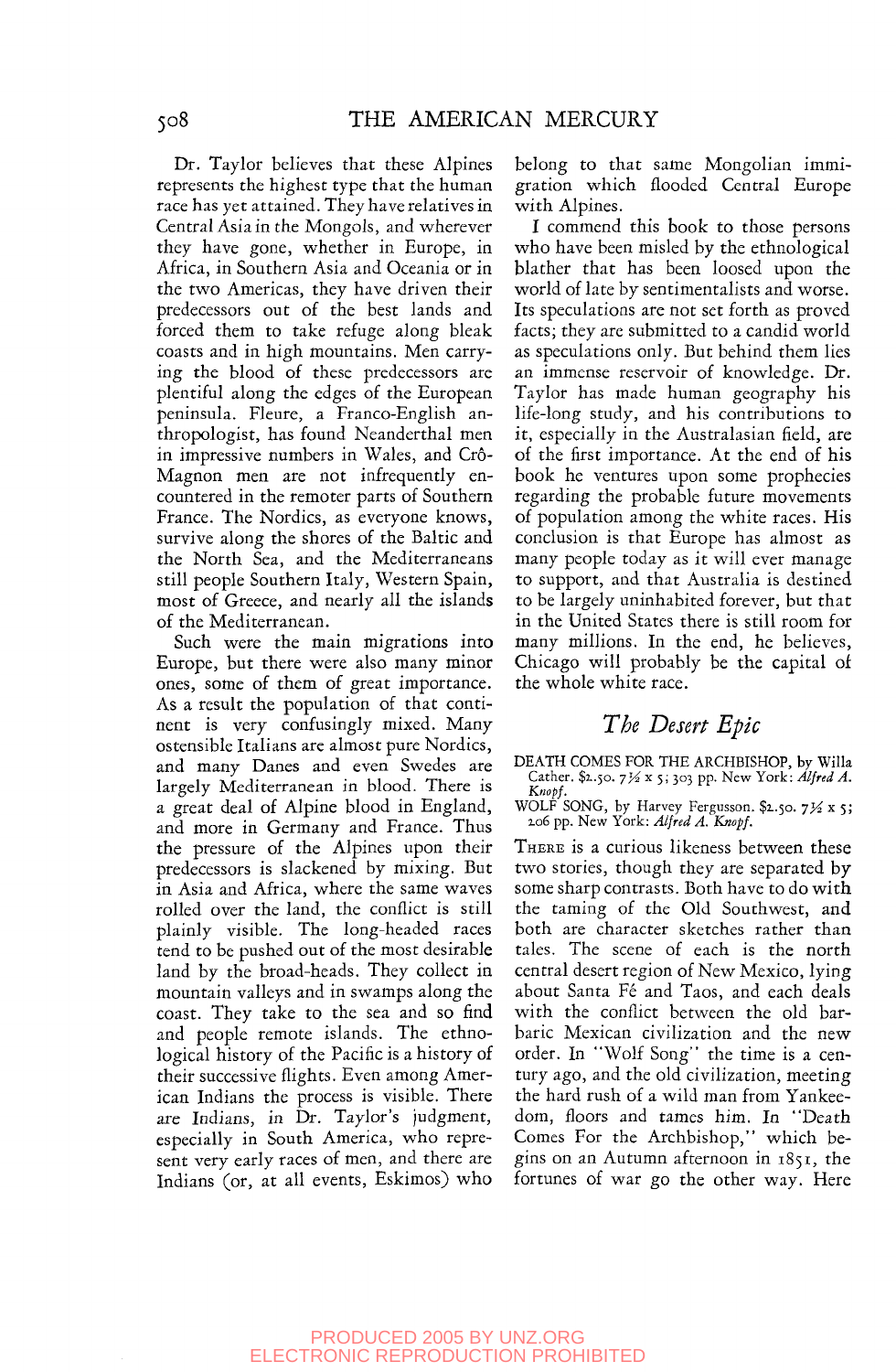the antagonist, true enough, is not a Yankee mountain man; he is, indeed, not a Yankee at all, but a French priest. But it is the vast momentum of the new Republic that lies behind him when he flings himself upon what remains of the ancient Spanish *raj,* and it is a tight and wellordered Yankee archdiocese that he leaves to his successors, and another that his chief of staff carves out of the mountain wilds to the northward.

I part from the Gather story with a certain regret that the author did not make this chief of staff the hero of it, instead of the gentler Monsignor Jean Marie Latour. Latour is a charming fellow, but only too often he stiffens into the austere and somewhat fatiguing attitudes of a plaster saint. Not once does he show any heat of honest archiepiscopal passion. There is pertinacity in him, and patience and understanding, and a steady if mild glow of zeal for the True Faith, but no steel. When rough work is to be done he turns naturally to Father Joseph Vaillant, indomitable vicar, gifted cook, hearty drinker, untiring traveler, and heavy weight champion of the Lord. Father Joseph should have been the apostolic delegate to those wilds, and Father Jean Marie a village *cure* back in Auvergne, tending his placid garden and reading and rereading his dusty books. But the desires of God, published through a committee of three Cardinals, all of them somewhat hazy about New Spain, run otherwise, and so it is not until late in life that Father Jospeh puts on a mitre of his own. What a gaudy glimpse we have of him in Colorado, policing the miners! What a story gone to waste!

But of the story that is told there is little complaint to be made. At times, it seems to me, Miss Cather takes the somewhat naive view of a bishop's business that belongs properly, not to a novelist, but to a highly devoted member of the Sodality of the Blessed Virgin, and so her narrative drops to the level of a pious talc. But that is not often. If there is a devotée hidden in her, there is also an im-

mensely skillful story-teller. What could be more dramatic, more waggish, more thoroughly amusing than the episode of Fray Baltazar and his tragic end on lonely Acoma? Here, indeed, is a tale informed with all the high humor and washed with all the brilliant color of 'The Three-Cornered Hat." The writing throughout is in Miss Cather's best manner. In her English there is no ornateness, but it is surely not monotonous. She has a fine feeling for the beauty of simple words. Her style flows in a quiet, unrestrained, melodious, almost Mozartian manner. She has done stories far richer in content, but she has never exceeded ' 'Death Comes For the Archbishop" as a piece of writing.

"Wolf Song" is far different in manner. There are places where the fashioning of phrases seems to enchant the author, and even to make him drunk. He runs to elisions, inversions, and other rhetorical devices, sometimes to the good of the narrative but sometimes to its damage. That narrative, however, can stand the burden. It is a veritable riot of blazing color. The Old Southwest is made to palpitate with such light and heat that they are felt almost physically, and the people that gallop across the scene are full of the juices of life. No more real mountain man than Sam Lash has ever got upon paper. In him one senses the brobdingnagian harshness and lustiness of the whole species: he is half civilized man and half painted savage. The tale finds him roaring down upon sun-drenched Taos like some high wind from his own wilds—a hero meteoric, and almost meteorological. The dark-eyed Lola Salazar succumbs at once, and presently she is off for his mountains with him, her family in frantic pursuit. Sam is not afraid of Mexican knives, nor even of artillery. He is a hero of the cut of Jim Bridger or Paul Bunyan. When he wants a girl he takes her.

But there is something in Lola that is more than girl. She is the decorum of the city; she is the ancient assurance that is Spain. Lash, disdaining the hazards that